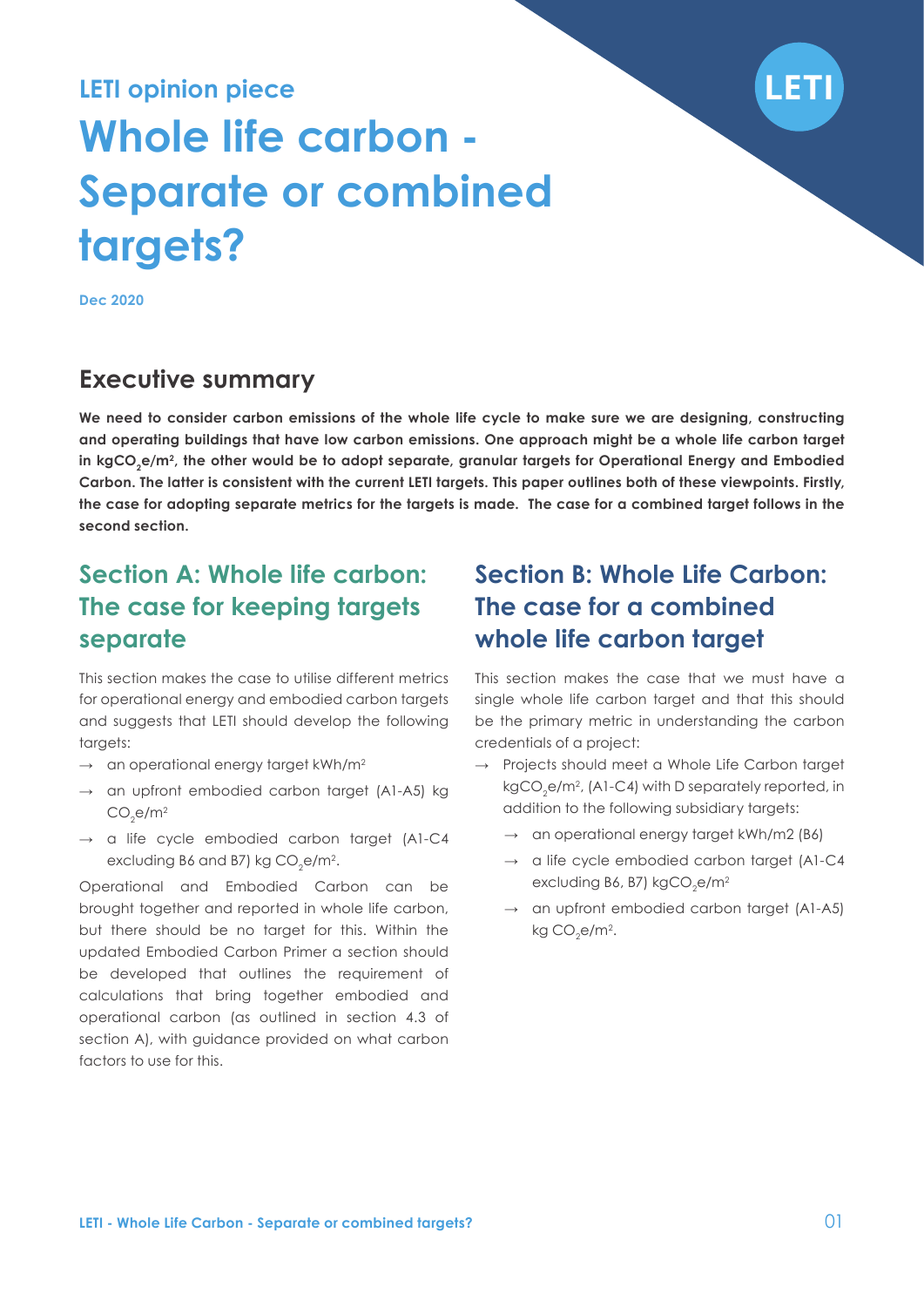## **Definitions**

**Embodied Carbon:** Carbon dioxide and other greenhouse gases associated with the following stages:

- **→** Product: extraction and processing of materials, energy and water consumption used by the factory or in constructing the product or building, and transport of materials and products
- **→** Construction: building the development
- **→** Use: maintenance, replacement and emissions associated with refrigerant leakage
- **→** End of life: demolition, disassembly waste processing and disposal of any parts of product or building and any transportation relating to the above.

**Operational Carbon:** Carbon dioxide and other greenhouse gases are associated with the operational energy of the building. This includes the emissions associated with heating, hot water, cooling, ventilation, lighting, cooking, equipment and lifts.

**Whole Life Carbon (WLC):** This includes both embodied and operational carbon as defined above.

**Operational Energy:** The energy consumption of the building. This includes 'regulated' energy consumption such as heating, hot water, cooling, ventilation and lighting, and 'unregulated' energy consumption such as cooking, equipment and lifts.

### **Documents that may be useful**

- **→ [LETI Net zero operational carbon one pager](https://www.leti.london/one-pager)**
- **→ [LETI Climate Emergency Design Guide](https://www.leti.london/cedg)**
- **→ [LETI Embodied Carbon Primer](https://www.leti.london/ecp)**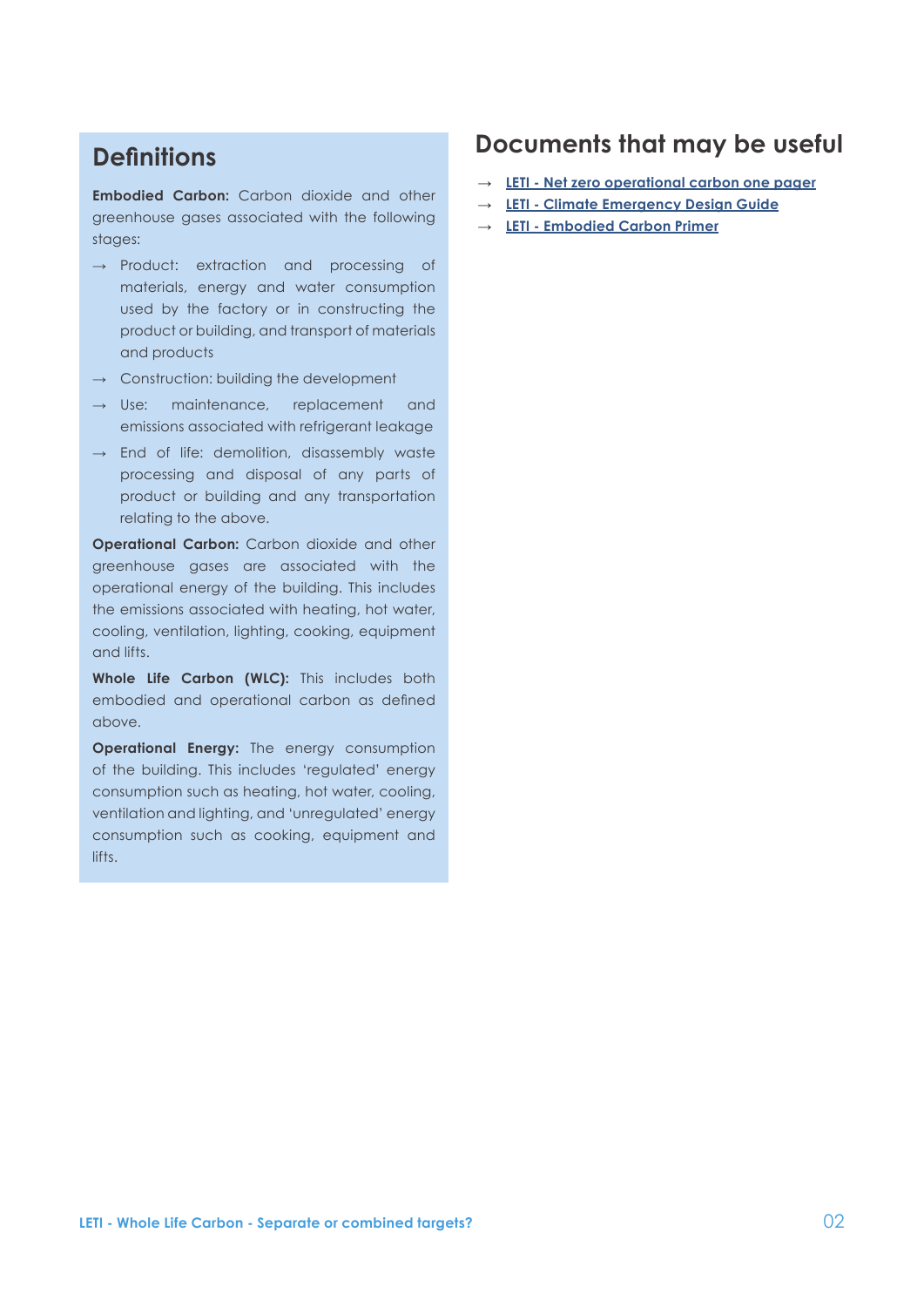# <span id="page-2-0"></span>**Section A: Whole life carbon: The case for keeping targets separate**

### **Summary**

**A key reason for separate targets is that most embodied carbon emissions occur up to the point of construction**[\[1\]](#page-16-0) **, which means that we can make a good assessment of these emissions for buildings which are designed and constructed now. In contrast, operational emissions will occur over 60 years or more, during which time the carbon intensity of the grid will change considerably and unpredictably. Significant technology changes are likely which will also impact associated carbon emissions. Comparisons between these two calculations are therefore limited in their appropriateness and accuracy. When considering the efficiency of a building, energy demand is a more appropriate metric as there is no confusing secondary factor: a building which is efficient now will still be efficient in 2050.**

**Best practice voluntary standards, such as the CaGBC zero carbon building standard, use separate metrics for operational carbon and embodied carbon.** 

### **Introduction**

Currently LETI has Operational Energy targets and an upfront Embodied Carbon target. Throughout the last 3 years LETI has gathered evidence to inform a consensus that meeting Operational Zero Carbon relates to meeting energy targets, rather than carbon reduction targets as per current regulations.

In January LETI published upfront embodied carbon target (A1-A5), mainly so that people could have a target to comment on and measure their designs against.

# **What is required from a metric and a target?**

- **→** A metric that is simple and understandable. Professionals at various levels of skill can use the metric to help inform their design
- **→** Is directly related to the design of the building for which the design team and developers have direct control
- **→** A target that is future proofed, as milestones change, the target can be updated

# **Summary of why targets should be kept separate**

- **1. Converting energy to carbon in future scenarios**  is subject to risk/uncertainty: There is no industry consensus on how this is calculated, even if there were consensus this is likely to change continuously over the next ten years. We cannot predict exactly how the carbon intensity of the grid will vary hour to hour, year to year over the next 60 years. In contrast, a 1kW heat source used for 1 hour, will use 1kWh now and in 2050. Operational efficiency should thus be tracked in energy, not carbon, and not mixed with embodied emissions which will mostly be calculated using today's carbon factors.
- **2. Incorrect trade-offs:** A combined target starts to encourage trade-offs between operational energy and embodied carbon. Care must be taken when these calculations are made. If done incorrectly this could lead to decisions actually resulting in greater emissions and this hinders rather than moves us towards meeting the climate emergency. A combined target muddies the waters rather than creating clarity.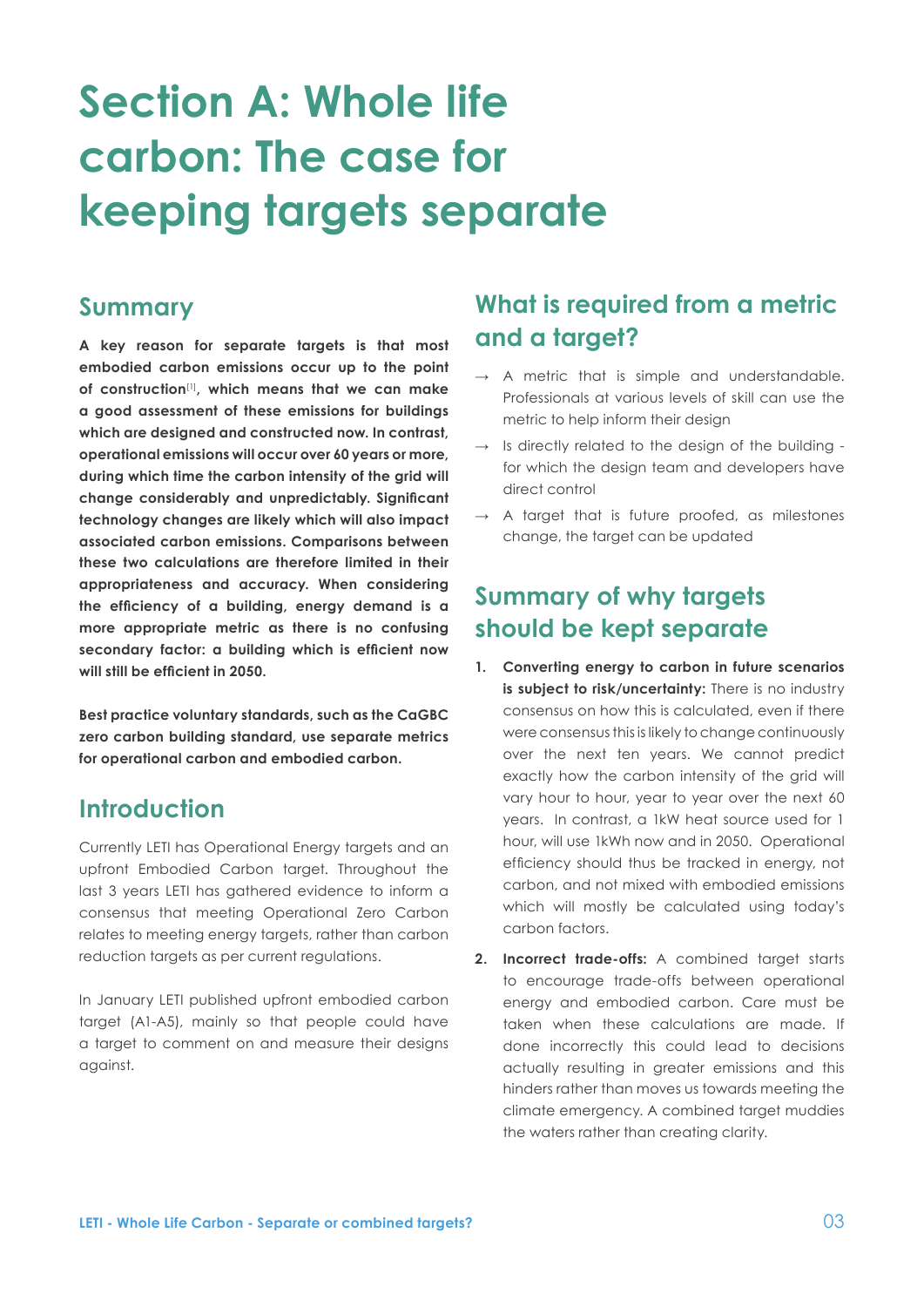- <span id="page-3-0"></span>**3. Levels of certainty:** There are different level of certainty to each element of a Whole Life Carbon calculation. Decisions based on adding together elements with different levels of certainty are likely to lead to misleading outcomes.
- **4. Consistency helps bed in messaging:** Last year LETI published operational energy targets and upfront embodied carbon target, since then the numeracy in the industry of what 'good looks like' surrounding operational energy and upfront embodied carbon has increased, but time is still required for these to bed-in.
- **5. Keeping things simple** allows more people, with different skill sets, to engage.
- **6. Keeping metrics separate and granular is more**  future proof: Currently the metric that is used to define buildings with low embodied carbon is kgCO $_2$ e/m $^2$ . With operational energy, we have seen a switch in the last few years from carbon being used as the primary metric to energy and with good reasons, based on finite renewable capacity and simple to use metrics. It may be that in the future different metrics are more relevant for embodied carbon.

# **Getting into the details**

This section outlines some of the relevant background information.

### Operational Carbon

#### **Net Zero carbon means meeting an energy budget**

- **→** The carbon emissions associated with Operational Energy<sup>[2]</sup> depend on the electrical demand of the building and the carbon intensity of the electricity grid at the time when the electricity is used
- **→** The carbon intensity of the UK electricity grid in turn depends on the kW capacity of renewables and the amount of energy required by the UK
- **→** The National Grid has published Future Energy Scenarios for zero emissions energy<sup>[3]</sup>, which are reliant on a reduction in total national energy use. These scenarios indicate a finite amount of renewable energy available in the U[K\[4\]](#page-16-0)
- **→** Thus in order to have a decarbonised grid that aligned with zero carbon there is a fixed UK energy budget in kWh/m2/yr
- **→** From this total renewable energy budget, energy budgets per building type have been established: see the LETI Climate Emergency Design Guide Chapter 1.
- **→** Exceeding this budget would mean the use of fossil fuels to produce the excess energy, which would increase the carbon factor of the electricity grid
- **→** The grid also has a finite peak load capacity. Energy-hungry buildings with poor fabric performance are likely to require heating and hot water loads at similar times and thus, when the peak load capacity is exceeded then the electricity consumed by the building will have to be generated using fossil fuels, regardless of whether there is theoretically enough renewable energy available over the course of a year
- We therefore need to work in terms of both energy (kWh) and load (kW) to ensure that our buildings can achieve net zero – this subtlety would be missed if we were to work only in carbon.

### **A decarbonised grid means buildings need to be 'energy flexible' and have low peak demand**

- **→** In the past, the majority of electricity was generated through burning gas or coal, this means that when more electricity is needed, more fossil fuels could be burnt to provide this electricity, the supply of electricity can match the demand
- **→** With a future fully decarbonised grid that is powered by renewables, (solar, wind, tidal, wave) the energy supply is inherently intermittent. The amount of electricity is governed by how much the sun is shining, whether it is windy etc.
- This means our future grid will need to have more storage capacity in order to deal with the peaks and troughs. However, storage is expensive (both financially and in terms of Embodied Carbon) and the greater the peaks and troughs, the more storage we will need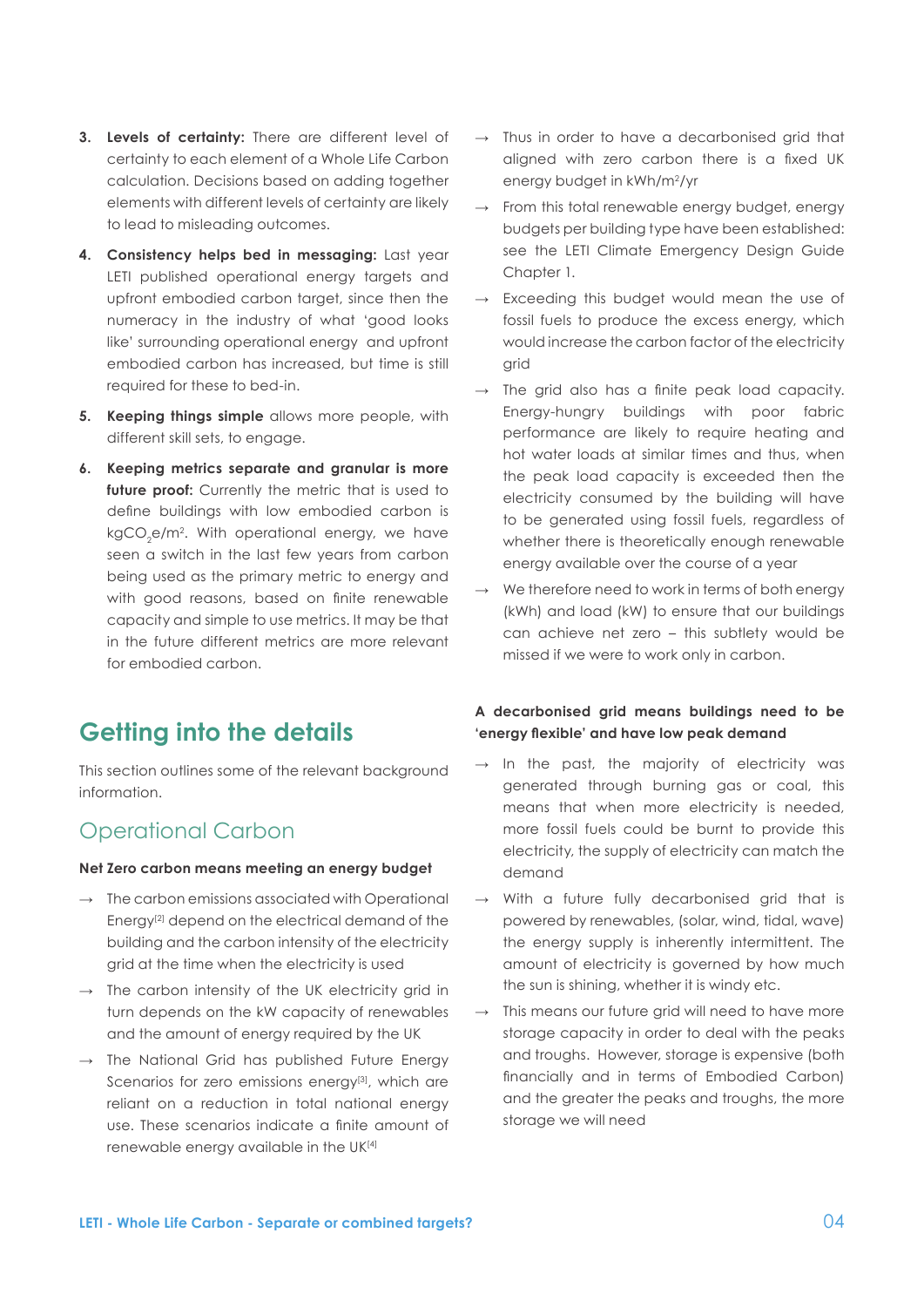- **→** Even in 20 years' time, with a near 100% renewable grid, if a building requires heat, and there is no renewable electricity left and the storage is exhausted, it is likely that a gas turbine will need to be switched on to supply the electricity required
- **→** What is important is not just how much electricity is used but when it is use. Buildings that have less demand on the grid and are flexible to when they require energy will help the grid to be able to decarbonise. Reducing energy demand is a key part of the National Grid's zero carbon Future Energy Scenarios
- **→** This thinking is why the LETI Climate Emergency Design Guide set recommend space heating peak consumption at 10 W/m2 and why LETI is looking to develop Demand response KPI's
- **→** The variability of the UK grid carbon factors over the course of the day and year are shown in Appendix 1
- **→** Achieving low Operational Carbon is not just about meeting an annual energy consumption budget, but also about whether the building can choose to draw its energy at different times during the day/year whilst still meeting the needs of its occupants
- **→** Current assumptions of grid carbon treat all renewables as zero carbon – but hydro, PV, nuclear, wind, biomass and tidal all have embodied impacts, and potentially operational impacts (e.g. methane emissions from hydro) which although small in the context of fossil fuels, have relevant impacts that need to be considered. A decarbonised grid will not be zero Whole Life Carbon.

## Translating operational energy to carbon is variable

#### **Options for carbon factors used in B6**

Converting Operational Energy to carbon seems simple, for example in current Building Regulations Operational Energy is just multiplied by a static carbon factor. There are many different carbon factors that could be used, a few are outlined below:

- **→** Carbon factors used in Building Regulations (0.519 kg CO<sub>2</sub>/kWh)
- **→** SAP 10.0 carbon factors used for GLA energy assessments  $(0.216 \text{ kg CO}_{a}/\text{kWh})$
- $\rightarrow$  **SAP 10.1 carbon factors (0.136 kg CO<sub>2</sub>/kWh)**
- **→ Lifetime average carbon factors based on a**  decarbonising grid (0.054 kg CO<sub>2</sub>/kWh)
- → If the building does not have a PPA or use a green tariff then the residual grid carbon factor should be used – the UK's 2019/20 residual fuel mix factor was of 0.348 kgCO<sub>2</sub>e/kWh – this is compared to the location-based grid average factor of 0.233kg $\mathsf{CO}_2$ e/kWh
- **→** A dynamic carbon factor that takes into account when throughout the day and year the energy is used - see Appendix 1 for the current variability of the UK grid carbon factors over the course of the day and year
- **→ A stepped carbon factor that assumes if the energy budgets are not met, a gas turbine is used to generate the residual electricity requirements**
- **→** A carbon factor that somehow rewards energy flexibility.

A worked example is shown in Appendix 2 that shows the impact of the different carbon factors.

**As part of the consultation there is a question on carbon factors, where respondents can give their views in what they think is most appropriate.**

**Electricity grid carbon factors are also used to estimate the operational energy used as part of replacement of materials and products in Stage B and C.**

When adding together embodied and operational carbon, the carbon factors relating to energy use should be the same – but currently this is not possible. In most life cycle calculations, the embodied carbon of a product is the same whether it is installed when the building is first constructed or 40 years after it has been constructed. It is assumed that the carbon emissions associated with raw material extraction and energy consumption by the factory is the same, no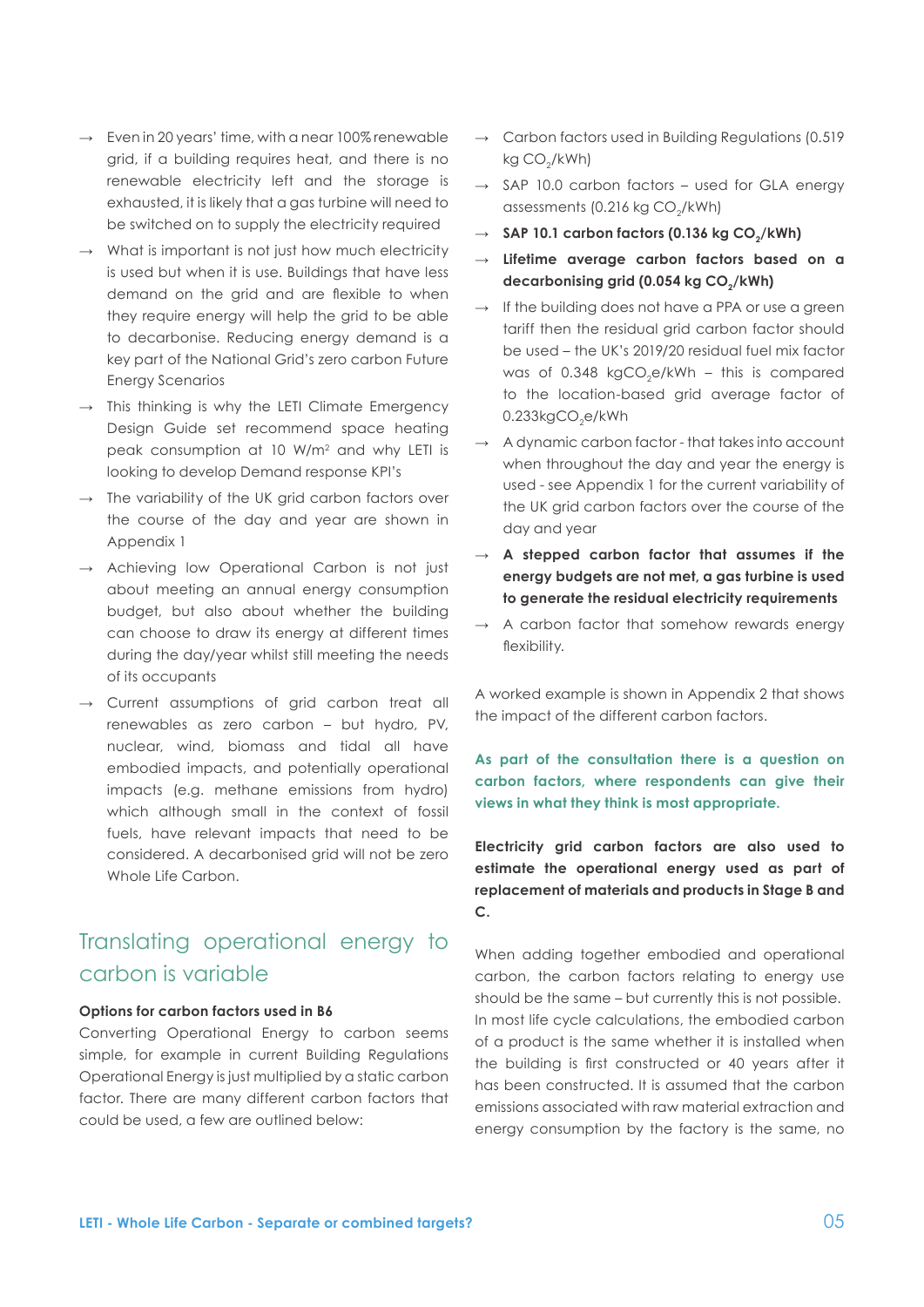matter when the product is manufactured. This means that the grid is assumed not to decarbonise within the Embodied Carbon calculation piece of the life cycle calculation.

When combining Embodied Carbon and Operational Carbon, the same assumptions on grid decarbonisation should be made. For B6 - Operational Energy - it makes sense to use assumptions for a decarbonised grid, otherwise Operational Carbon is overestimated. But if you were to use a decarbonised grid for the replacement of product in Stage B, this would be difficult as EPDs and other databases don't currently contain this information.[\[5\]](#page-16-0) This discrepancy adds another layer of complexity to the decision around carbon factors.

Additionally, renewable energy supply is likely to be key for allowing these stages to decarbonise in the future, and exceeding EUIs (energy budgets) in buildings will not allow this process to happen.

Whilst grid decarbonisation is one aspect of the transition to net zero, it is highly likely that there will be other predicted changes in the UK over a normal building's life cycle. These include improved energy efficiency in industry, increased use of thermal energy from renewables or hydrogen in industry, improved recycling rates and increased use of recycled content. There are also predicted to be significant changes in production techniques to enable reduced carbon. However, the rate at which these changes will be made, and how significant they will be is much less predictable than for electricity. There is also no unified source providing this data for all construction products. Allowing Operational Energy to show the benefit of reduced emissions, whilst limiting the ability of materials to show their reduced emissions in the gate to grave stages will create an imbalance in whole life carbon assessment between operational and embodied emissions.

**Allowing materials to show the benefits of future changes will introduce huge uncertainty and greenwash into assessments.**

# Trade-offs between embodied carbon and operational carbon

A combined target starts to encourage tradeoffs between operational energy and embodied carbon. Care must be taken when this is done, if done incorrectly this could lead to decisions that hinder, rather than move towards, meeting climate emergency targets.

If calculations are carried out to interrogate the additional embodied carbon emissions due to an enhanced building fabric or more efficient systems, the following must be ensured:

- **→** Energy consumption figure must originate from in-use energy data or predicted energy modelling<sup>[\[6\]](#page-16-0)</sup> (not from Part L calculations) – i.e. a measured or predicated performance gap should be included
- **→** An appropriate carbon factor must be used and should be the same for all life cycle stages
- **→** The carbon factor might be different in the scenarios based on the amount of energy used or the peak energy consumption
- Takes account of the benefits of Demand Response or energy flexibility measures - this could include reduced peak demand as buildings with a high performing fabric can keep stable temperatures for longer, without the need for heat input - see Appendix 3 for diagrams.
- The increase of embodied carbon of energy infrastructure for options with higher energy consumption and consideration of how energy outside of renewable budgets is produced. Energy infrastructure has a high embodied carbon content and is rarely taken into account in options assessments. In effect, a relevant share of the additional Embodied Carbon arising from additional storage capacity required in the grid should be allocated back to the building's Embodied Carbon
- **→** The calculation should be subject to sensitivity testing based on different building lifetimes to illustrate how this will affect the final outcome. In reality, we have little idea how long a building will be used for and thus we should not be making decisions based on a single arbitrary number.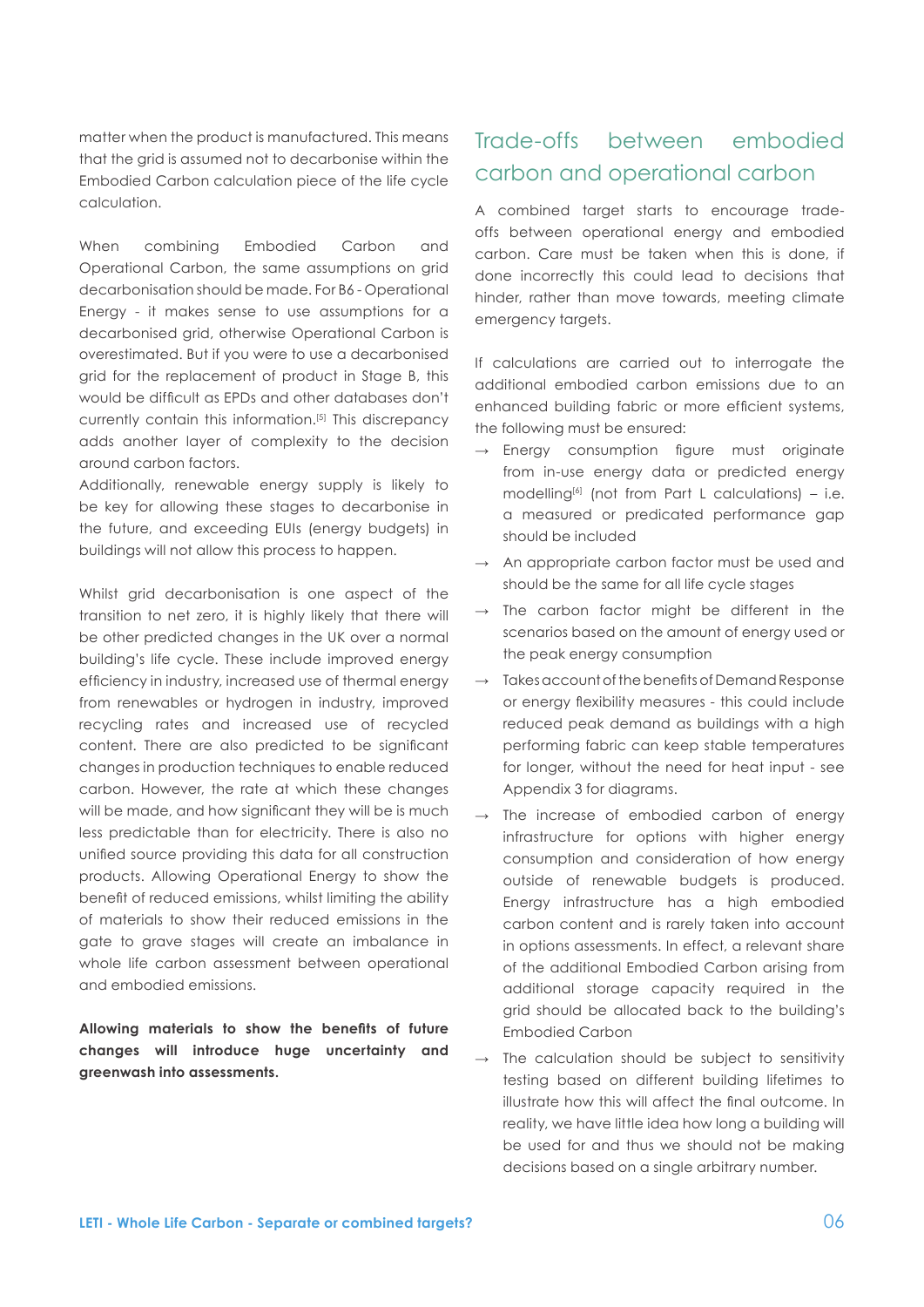### **Embodied and operational carbon design decisions are often aligned.**

The table below outlines typical factors which reduce Embodied Carbon and demonstrates that these measures typically align with Operational Energy savings. With our current knowledge our position is that potential trade-offs are only relevant for a few design decisions.

| <b>Measure</b>                              | <b>Embodied Carbon</b> | <b>Operational Energy</b> |
|---------------------------------------------|------------------------|---------------------------|
| Improve form factor                         | ıċ                     | T.                        |
| Increase insulation*                        | <b>q</b>               | $\mathbf{d}_{\mathbf{v}}$ |
| Optimise facade window size/area            | $\P^1$                 | T1                        |
| Improve cross ventilation - opening windows |                        | ıċ                        |
| Introduce shading / solar blinds            | 4 L                    | T,                        |
| Mechanical Ventilation and Heat Recovery    | ĄΙ                     | T٠                        |
| Improve airtightness                        |                        | T <sup>A</sup>            |
| Reduce number of thermal bridges            | ıŁ                     | T <sup>A</sup>            |
| Use of lower embodied carbon cladding       | $\mathbf{T}$ .         |                           |
| Timber partitions in place of steel studs   | T)                     | T.                        |
| Offsite construction                        | ıŁ                     | n <sup>4</sup>            |
| No plasterboard / internal finishes         | ıċ                     |                           |
| High cement replacement concrete            | T)                     |                           |
| Wood fibre insulation instead of PIR        |                        |                           |
| Heat source from ASHP/GSHP                  |                        |                           |

\*The building services equipment relating to heating are smaller, this reduces the embodied carbon of the building services and the building footprint required to store them.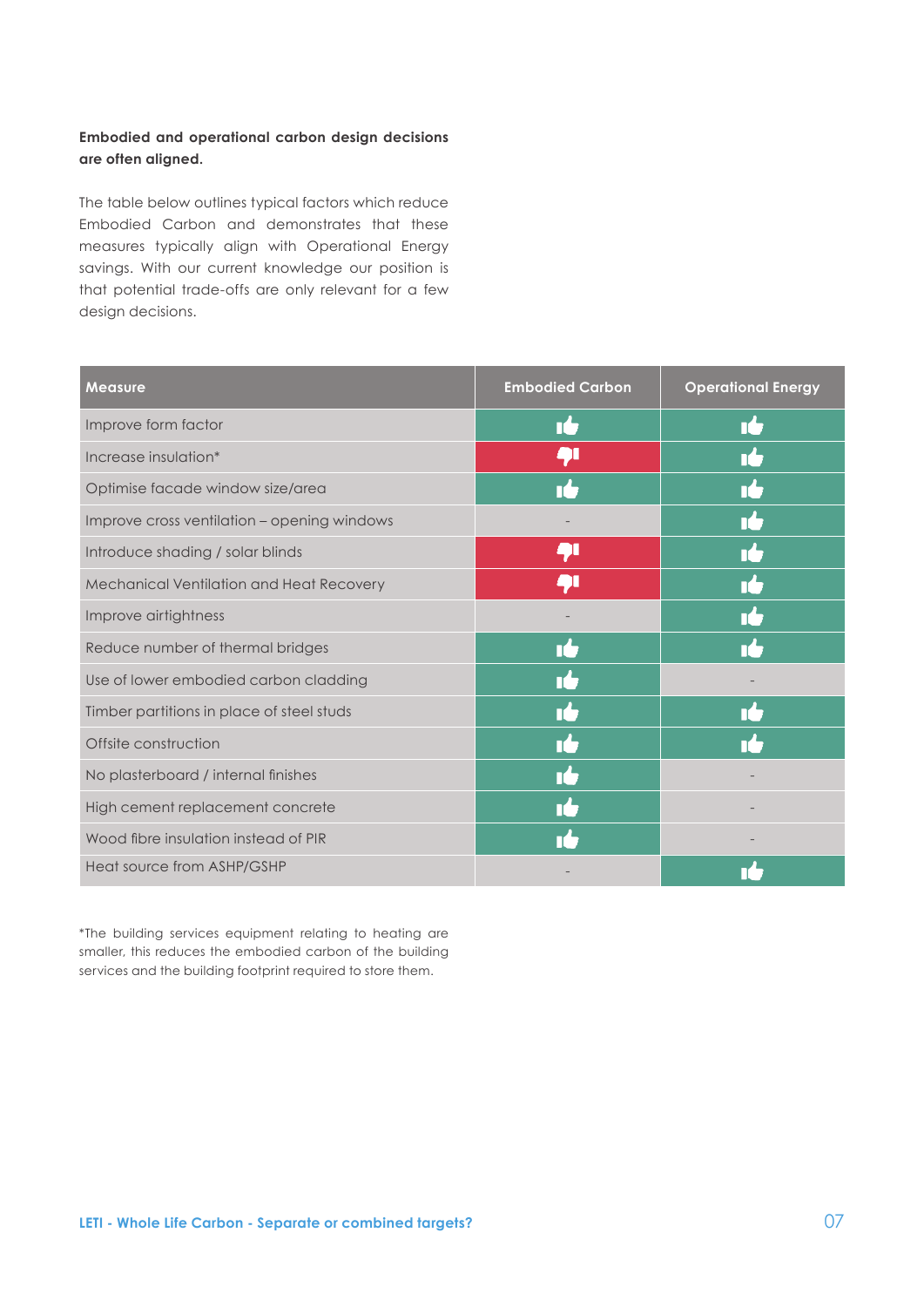### Skills gap

- **→** Most built environment professionals have skills in either Operational Energy/ Operational Carbon (typically the MEP / Energy Consultant) or Embodied Carbon (typically the Architect) in greater details. Few understand both in sufficient detail.
- **→** There is generally more literacy in Operational Energy than Embodied Carbon. There is not currently a body accrediting degrees where embodied carbon is taught. We have not yet fully formed the first generation of graduates who are Embodied Carbon literate and most are self-taught
- **→** There are complexities in bringing together operational and embodied carbon as outlined in this paper
- **→** When Operational Carbon and Embodied Carbon are brought together by a specialist in Operational Energy, the scope of the various elements of Embodied Carbon are not necessarily fully understood, nor is the requirement for maintenance and replacement cycles
- **→** When Operational Carbon and Embodied Carbon are brought together, Operational Carbon is often under-represented. Energy consumption from building regulations calculations might be used, which typically vastly underestimate energy consumption. The calculation may also assume that the electricity grid is decarbonised no matter how much energy the building needs
- **→** Keeping targets separate allows for non-experts to fully engage and the analysis usefully steer the direction of the project

### Future casting

Right now there is consensus that a building that achieves operational zero carbon meets a certain energy budget (along with other requirements) – the metric that industry uses is energy (previously carbon was used, which was problematic as described above).

For Embodied Carbon, a carbon metric is clearly a useful indicator, for now at least. It may be that this metric changes in the future, to embodied energy, or quantum of materials, or might include a factor that brings on board Circular Economy principles.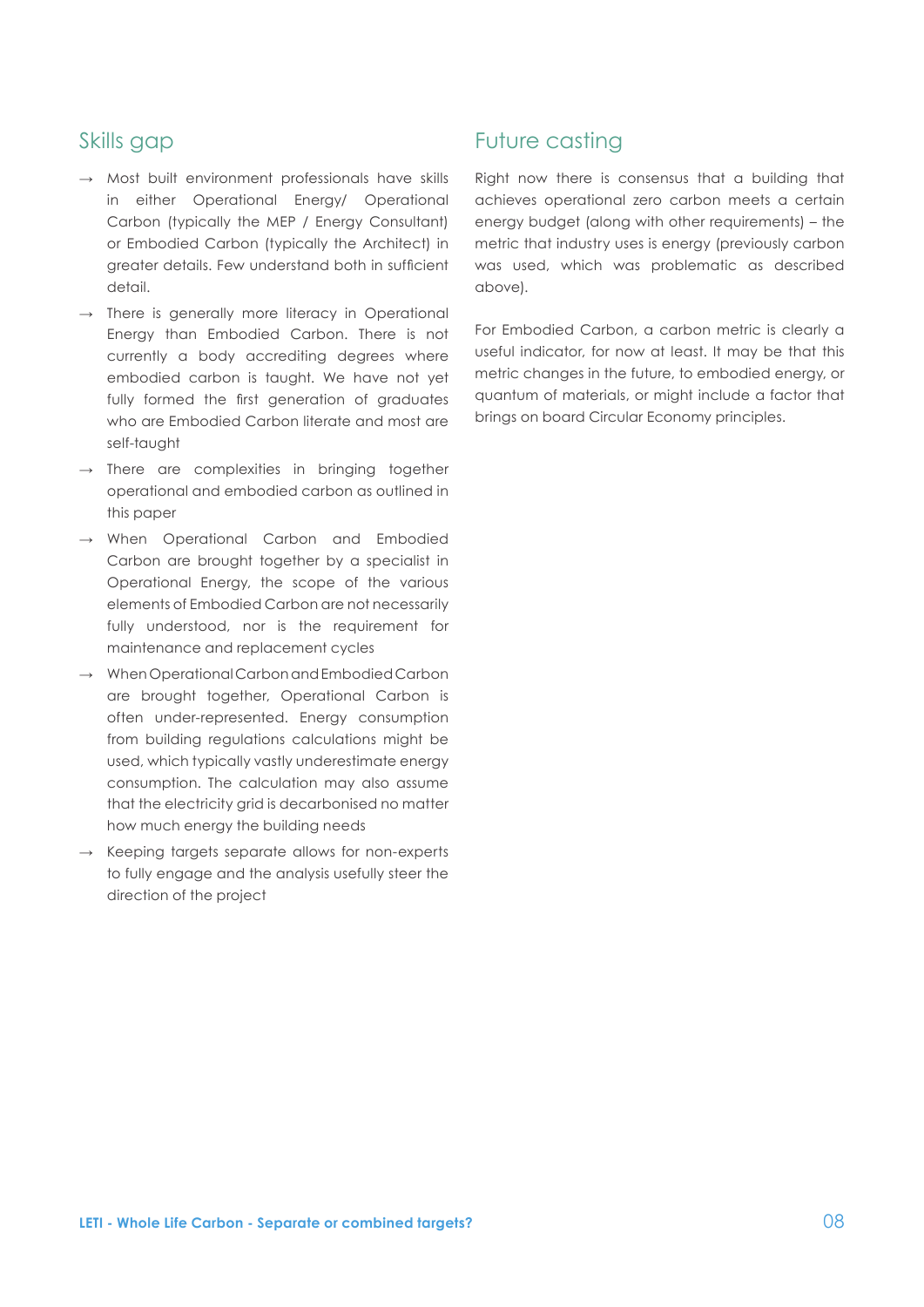# **Section B: The case for a combined Whole Life Carbon target**

### **Summary**

**The built environment industry is starting to respond much more to the climate crisis and to that end the issue of measurement, assessment and targets has come to the fore. This section makes the case for a single clear carbon target for each building type. The case for separate targets which are on the one hand**  KWh/m<sup>2</sup> and on the other KgCO<sub>2</sub>e/m<sup>2</sup> is confusing and **makes it very difficult to compare the performance of two similar buildings. If Building A performs better than Building B in KWh/m2 but Building B performs**  better than Building A in KgCO<sub>2</sub>e/m<sup>2</sup>, which is the **better performing building? With separate reporting and targets there is no clear answer.**

**The above case for separate reporting/targets states that "Operational and embodied carbon can be brought together and expressed in whole life carbon, but there should be no target for this." The question is why not? If they can be brought together then why no target? The reasons given are essentially to do with technical complexity. We need to look at the bigger picture, and that benefits of a single Whole Life Carbon reporting figures and targets makes sense for a number of reasons outlined below and is where we need to get to.** 

# **Consistency with international and UK national practice**

The United Nations (Paris 2015), the Intergovernmental Panel for Climate Change (Report 2018), the Climate Change Committee (various, e.g. Letter to prime Minister May 2020), the Office for National Statistics (definition for 'Net Zero'), the Institute for Government

(re UK Net Zero Target 2019) etc., all mention 'Net Zero' as referring to 'Greenhouse Gas emissions' (i.e.  $CO<sub>2</sub>e$  or 'Carbon' for short) as the metric that relates directly to Climate Change. kWh is mentioned but overwhelmingly it is GHG (i.e.  $CO<sub>2</sub>$ e) that is the currency of climate change. Conversations with the likes of the Environment Agency show that there is a concern over silo'd reporting which is effectively what separate targets is, and they are keen for it all to be 'pulled together' into a total cradle to cradle approach. We have no alternative but to be consistent with this.

# **Simplicity of reporting**

Reporting the carbon footprint of a building is much simpler and clearer as a single figure, that aligns with International Practice. Reporting the two separately using different metrics is highly confusing. If you are reporting the carbon performance of a building as a single figure in kgCO<sub>2</sub>e that is clear, simple and comparable. Reporting partially in  $kgCO<sub>2</sub>e$  and partially in kWh does not give you a basis for overall comparison between buildings. If one building is high in kgCO<sub>2</sub>e, and low in kWh, how do you compare it with another building (or design option) that is low in KgCO<sub>2</sub>e and high in kWh? Which is the better performing building? It is not possible to say with split reporting. All other building metrics; construction cost, rent, value, GIA, NIA, N/G etc. can be reported as a single figure with associated targets.

# **Speaking one language**

A continuing problem for clients, consultants, local authorities etc. is that currently there are two different languages being spoken with respect to measurable environmental performance and buildings, and consequently there is no effective 'joined up thinking'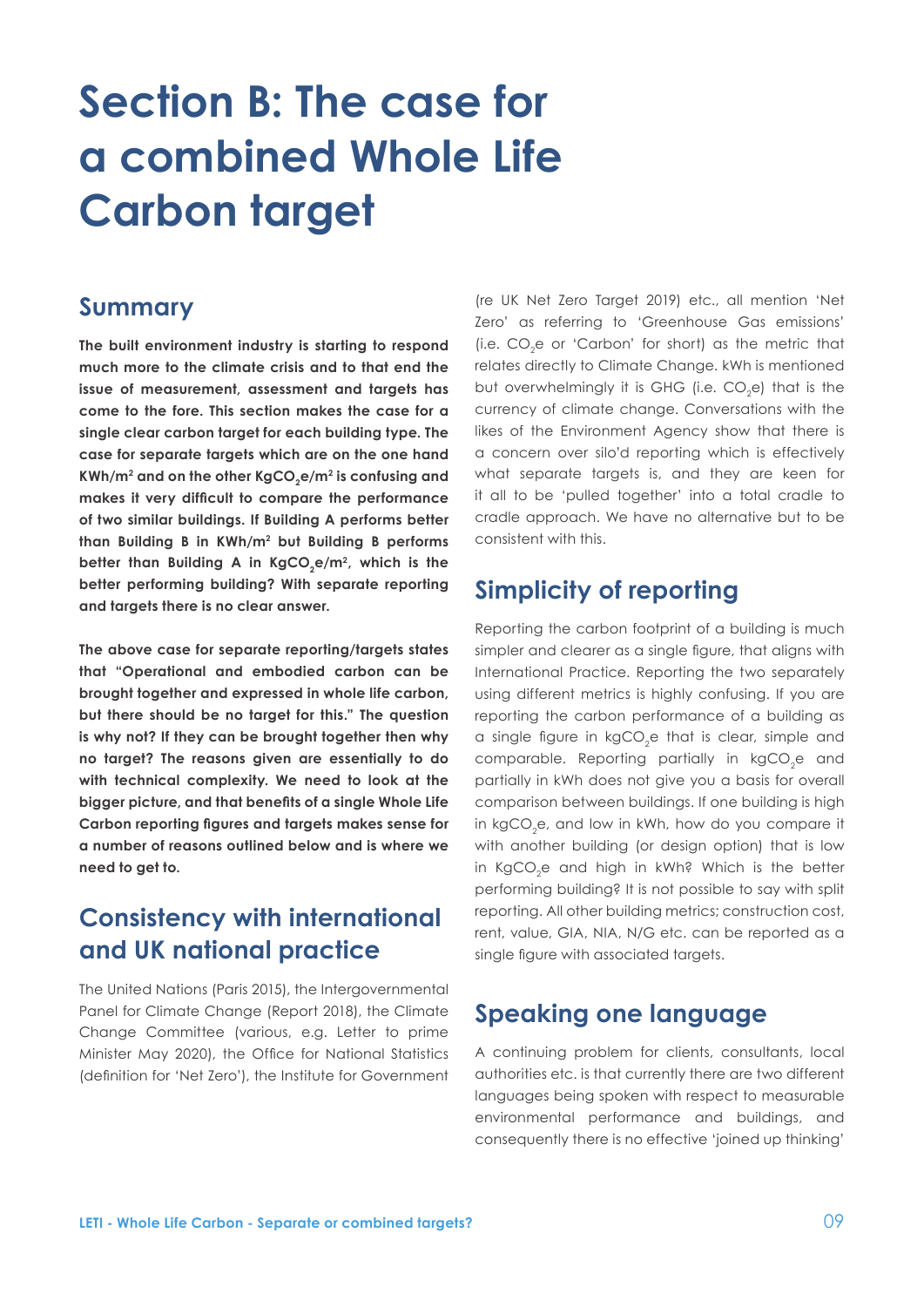with respect to energy and carbon. Architects and structural engineers tend to operate from a materials perspective ie kgCO<sub>2</sub>e/m<sup>2</sup>, whereas environmental engineers tend to operate in kWh/m2. These must be brought together to achieve the most environmentally efficient outcomes. Building designers need to know both the embodied and the operational costs and benefits of a given design solution as a single comparable figure. Without this is not possible to properly evaluate a given 'fabric first' design solution. To do this we need the operational performance, the embodied performance and the life expectancy (replacement carbon) all to be considered together. To do this effectively kWh/m2 has to be translated into KgCO $_2$ e/m $^2$  so that the GHG impacts of design options can be properly compared.

### **Credibility**

The way we report the climate change impact of buildings needs to be straightforward, clear and simple to ensure credibility at all levels, whether it be between consultants, to clients or to government. Split reporting and separate targets using different metrics is fundamentally muddled and confusing, and this undermines credibility.

# **Complexities**

The case for separate reporting and targets outlines a range of issues that explain how difficult this is. We have no choice but to move to single figure reporting, and that to a degree the 'complexities' are overstated, and if they are not, then they really need to be simplified and urgently. The LETI Climate Emergency Design Guide already has a definition for operational carbon in kgCO<sub>2</sub>e, and therefore if that is possible then, as the currency is the same for embodied carbon, these two must be capable of being combined into single figure reporting and a combined target. Building designers need to be able to make decisions with the understanding of the full carbon impacts of what they are doing at the point of design. If you are comparing the carbon performance of brick built cooling towers (as in Haworth Tompkins

Everyman Theatre) with central plant, from both an energy use and embodied carbon perspective you need a common language as in a single combined figure metric for each option, otherwise you cannot make a meaningful comparison and informed design decision. Separate figures are not helpful. To progress to much lower carbon buildings this sort of design information is vital. 'Lower carbon' buildings need to be lower in all respects and for this a single combined figure is essential.

The skills gap has been mentioned above, but this shouldn't be reason for not doing things correctly, we all have to upskill. This is something increasing numbers of architects are becoming aware of. In the case for separate targets above, the following statements have been made to which I attach responses:

**→** "*the carbon intensity of the grid will change considerably, but perhaps unpredictably. We are also likely to see significant changes in technology which will impact the amount of carbon associated with operational use".* 

This statement also applies to all of Modules B, C and D. If taken literally it would mean that we would cease to project any carbon emissions past practical completion which I don't believe is the intent. Future modelling has to be based on what we know today. It is perfectly possible to make sensible assumptions today as to what the decarbonisation of the grid is likely to be sufficient to enable WLC future modelling and the design comparisons described above.

**→** "*When considering the efficiency of a building, energy demand is far more appropriate metric as, regardless of carbon factors or heat pump COPs, a building which is efficient now, will still be efficient in 2050."*

Energy efficient and carbon efficient are not the same thing. From a climatic perspective it is important for a building to be carbon efficient over its life that matters not whether it is energy efficient.

**→** "*A combined target starts to encourage tradeoffs between operational energy and embodied carbon. Care must be taken when this is done, if done incorrectly this could lead to decisions that hinder rather than move towards meeting the climate emergency"*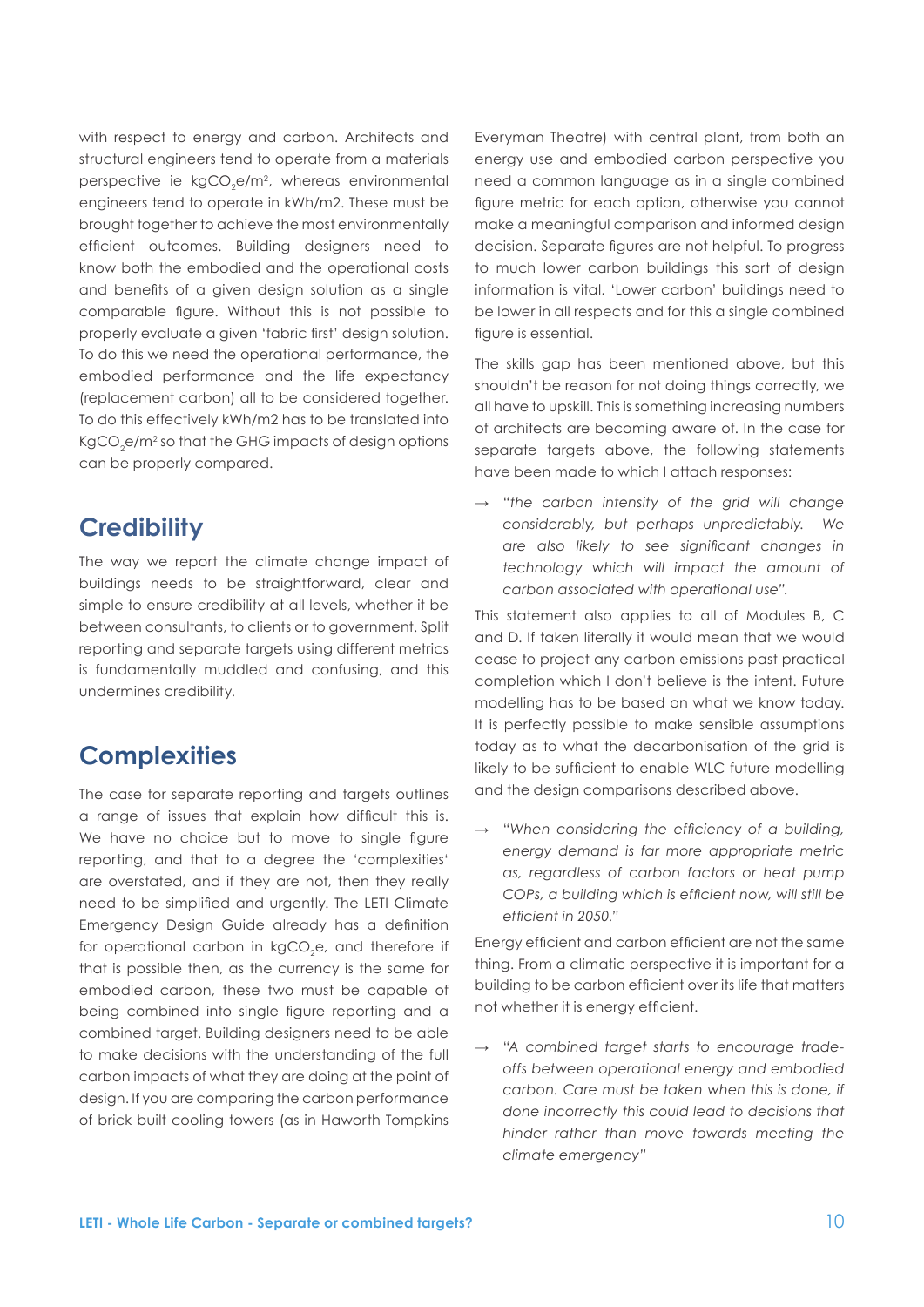Agreed that care must be taken, however if tradeoffs make sense from a whole life carbon perspective then why not? What we want to achieve is the most carbon efficient buildings over the entire life cycle.

# **The climate energy and targets**

It is generally agreed that we need to have made significant reductions by 2030. Many, particularly large, schemes take many years to complete. Therefore, schemes starting today, should already today be aiming to meet the sort of targets that LETI and the RIBA 2030 Challenge are identifying for 2030, i.e. when they are complete. The climate emergency therefore means we do not have the luxury of waiting until the detailed issues referred to in this paper are fully resolved. That is why we need to get on with this, and produce simple, clear whole life carbon targets as a matter of urgency.

# **Section B conclusion**

Therefore, if we want to make an impact on the climate crisis, be consistent with international and government policy and have credibility at a wider level with clients and Government we need to urgently resolve the issues outlined in the paper above, the climate impacts of buildings holistically as a single straightforward figure. Not to do so means that the built environment industry will be talking to others and each other in two languages that are not joined up, whilst everyone else will be talking about GHG/Carbon. We don't really have a choice, and whatever the problems, we must resolve them and get to a combined, simple, single reporting figure for every building.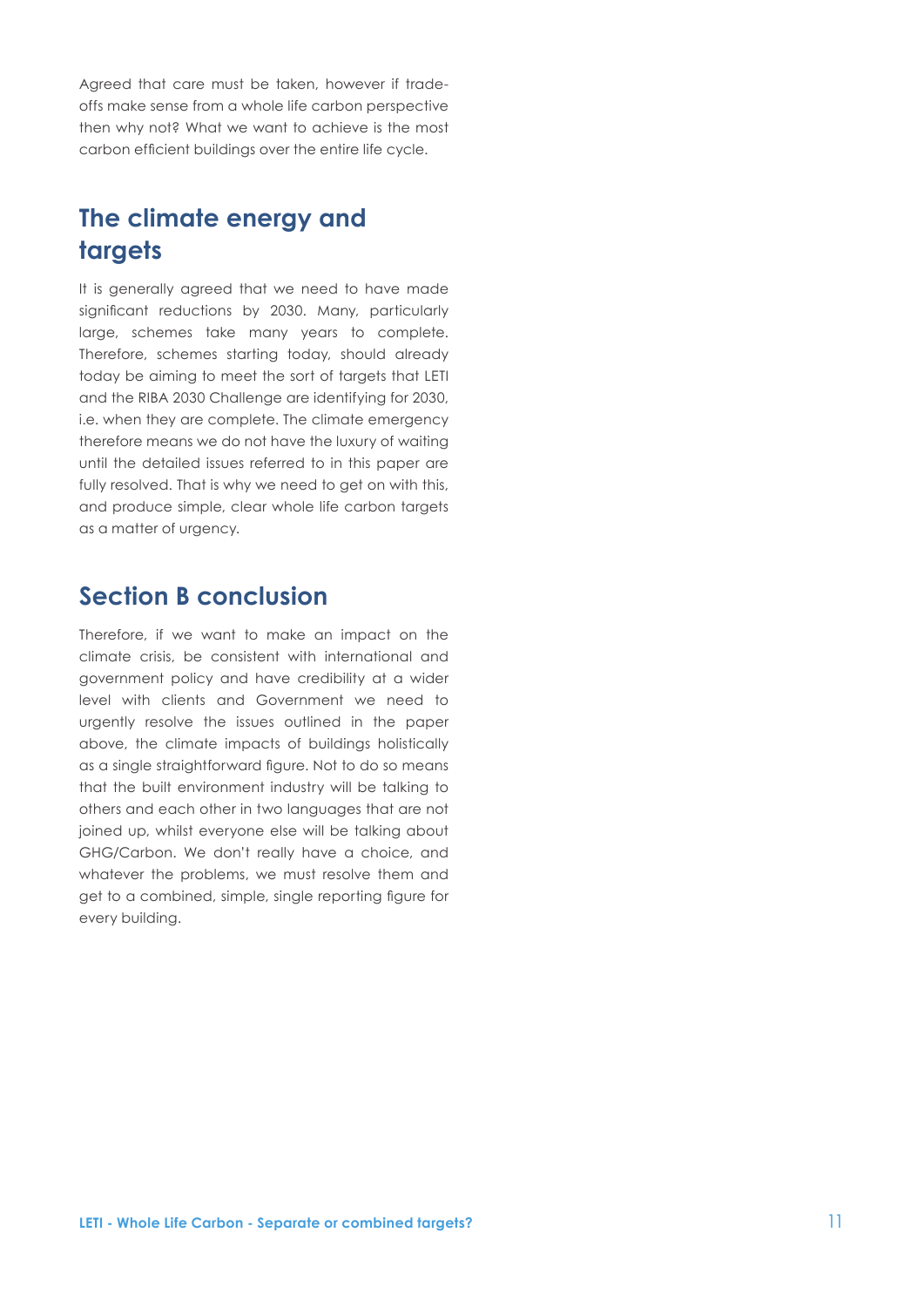# **Conclusion**

Section A made the case to utilise different metrics for Operational Energy and Embodied Carbon targets. This section stated that Operational and Embodied Carbon can be brought together and reported in Whole Life Carbon, but there should be no target for this.

In contrast, Section B argued that we must have a single Whole Life Carbon target and that this should be the primary metric in understanding the carbon credentials of a project.

Both sections recognise the complexities and uncertainties of converting the energy use of a building into carbon emissions within a Whole Life Carbon Assessment. There is therefore a need to develop and test methodologies for this conversion. A LETI workstream is currently looking to develop these methodologies.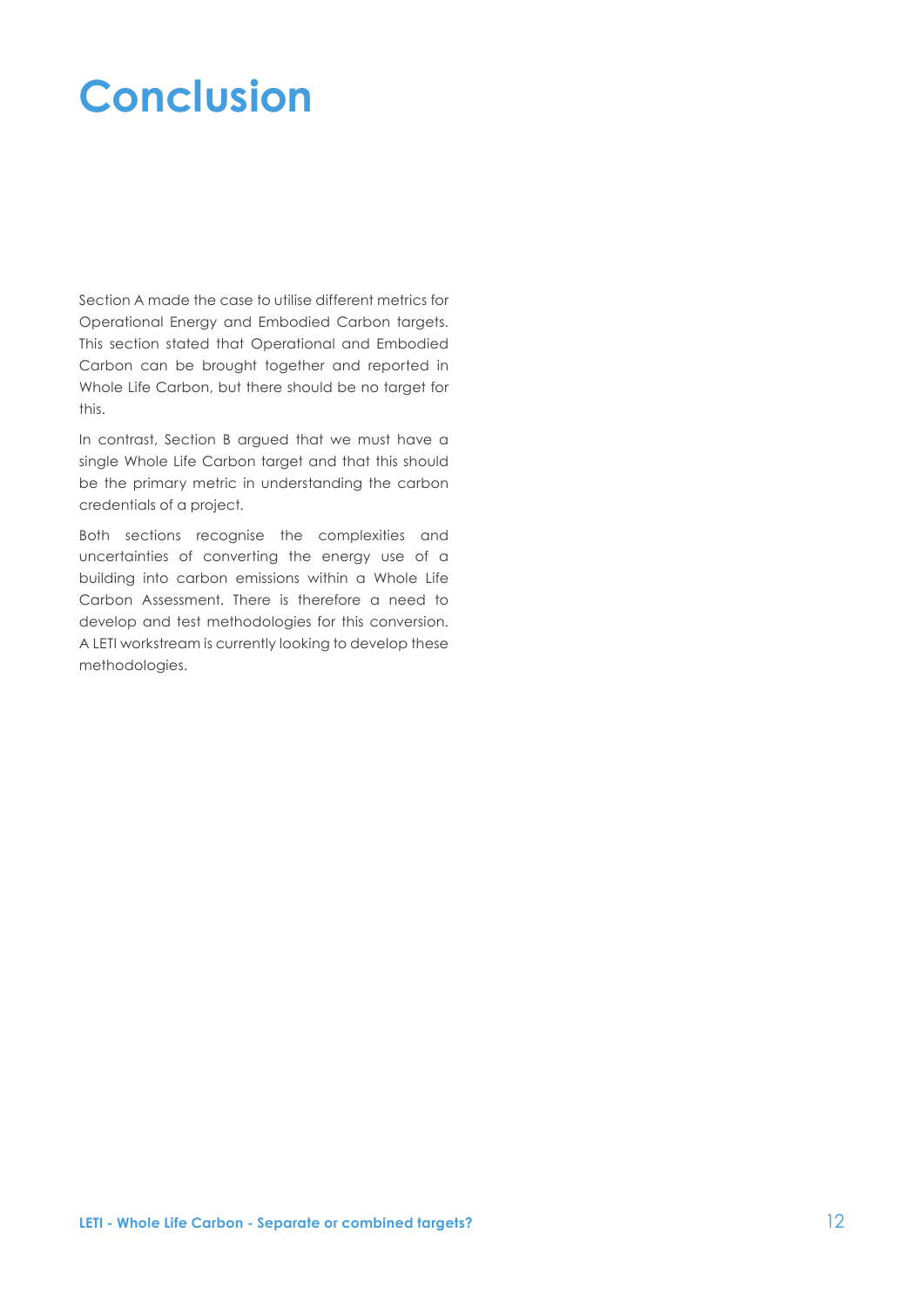# **Appendix 1: Grid Carbon intensity variations**



Variation in the UK grid electricity carbon intensity in 2019, the carbon intensity of the electricity on the grid varied from 50 gCO2e to 400gCO2e per kWh.

*Source: WSP using a combination of Elexon data and other sources for solar.*

The graph shows how the grid varies over a typical summer day. Solar electricity generation during the middle of the day can reduce the emission factor. In the evening the peak is caused by additional demand met by fossil fuels. There is around two fold variation over the day varying from 100g CO2e per kWh up to 200g CO2e per kWh.



#### **Grid Emission Factor kgCO**2 **per kWh**

Source: WSP using a combination of Elexon data and other *sources for solar.*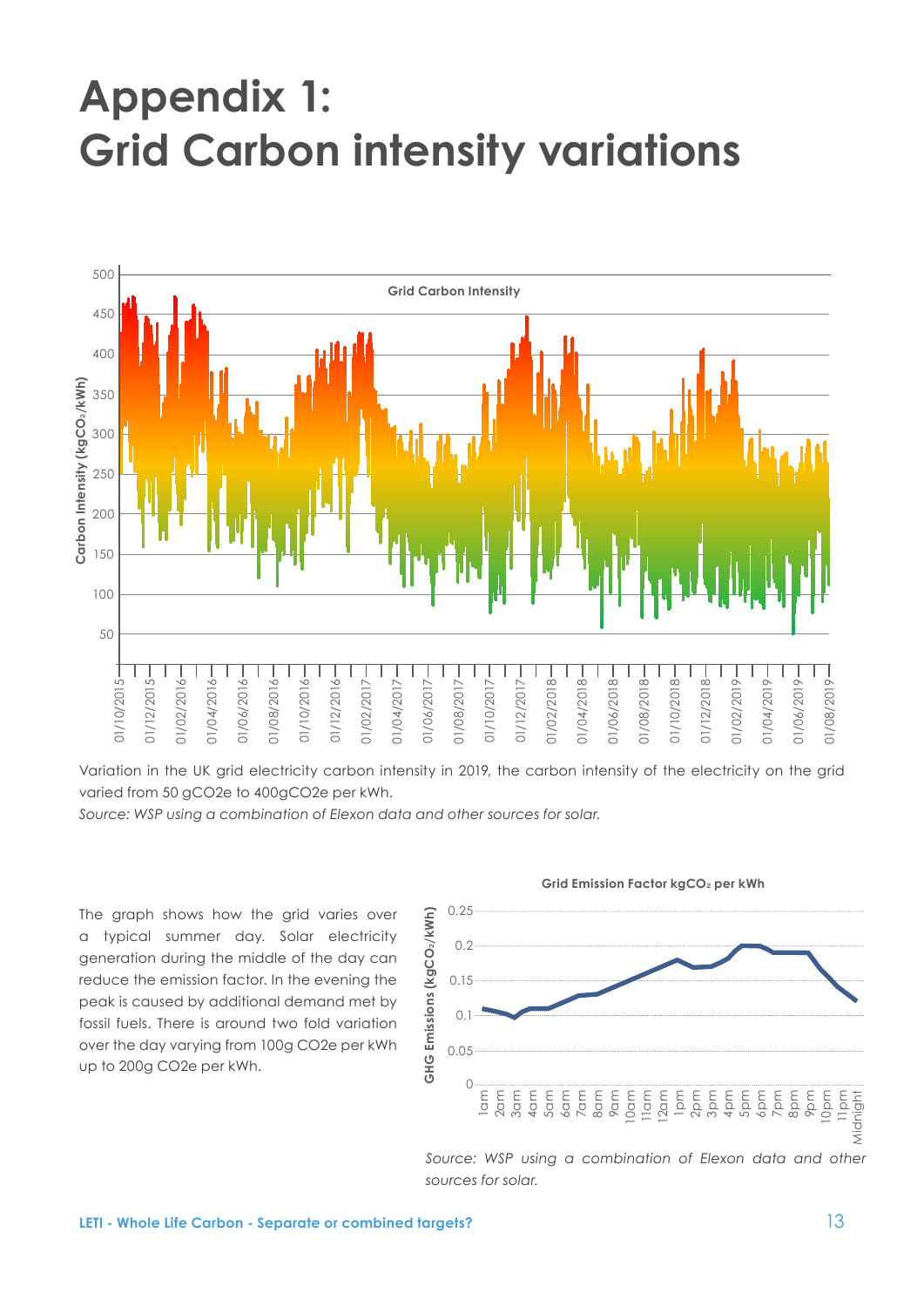# <span id="page-13-0"></span>**Appendix 2: A worked example**

A whole life carbon calculation was carried out for a residential development in London. The embodied carbon calculation was carried out aligning with RICS methodology and the predicted energy consumption was calculated using PHPP. Two options were tested - one with Business as usual fabric (BAU) and with ultra- low energy fabric (ULE) in both cases individual heat pumps were assumed for each flat to provide heating and hot water. The diagram below shows the estimated whole life carbon emissions with a variety of carbon factors used in the calculation of B6.

The table below shows that although the difference in EUI is relatively small (20%), the difference in space heating demand and heating load is much greater. If flat rate carbon factors are used to assess the difference between the two options the nuances of demand response and ability of the building to help the grid decarbonise will not be taken into account.

|                                                | <b>BAU</b> | ULE |
|------------------------------------------------|------------|-----|
| Space heating<br>demand kWh/m <sup>2</sup> /yr | 30         |     |
| $EUI$ kWh/m <sup>2</sup> /yr                   | 43         | 34  |
| Heating load W/m <sup>2</sup>                  | 221        |     |

In addition, if decisions on building fabric performance are made on whole life carbon, what carbon factors are used greatly affect the results, and thus potentially the design decision outcome. Due to the increase in insulation requirements and triple glazed windows, the embodied carbon was slightly increased, and the operational carbon emissions is reduced in the ULE option. Depending on the carbon factor used the saving in operational carbon due to the enhanced fabric is between 2-13 times the additional embodied carbon.[\[7\]](#page-16-0) This shows that carbon factors used B6 greatly effects the trade-off between operational and embodied carbon.



#### **Whole life carbon - depending on the carbon factors used**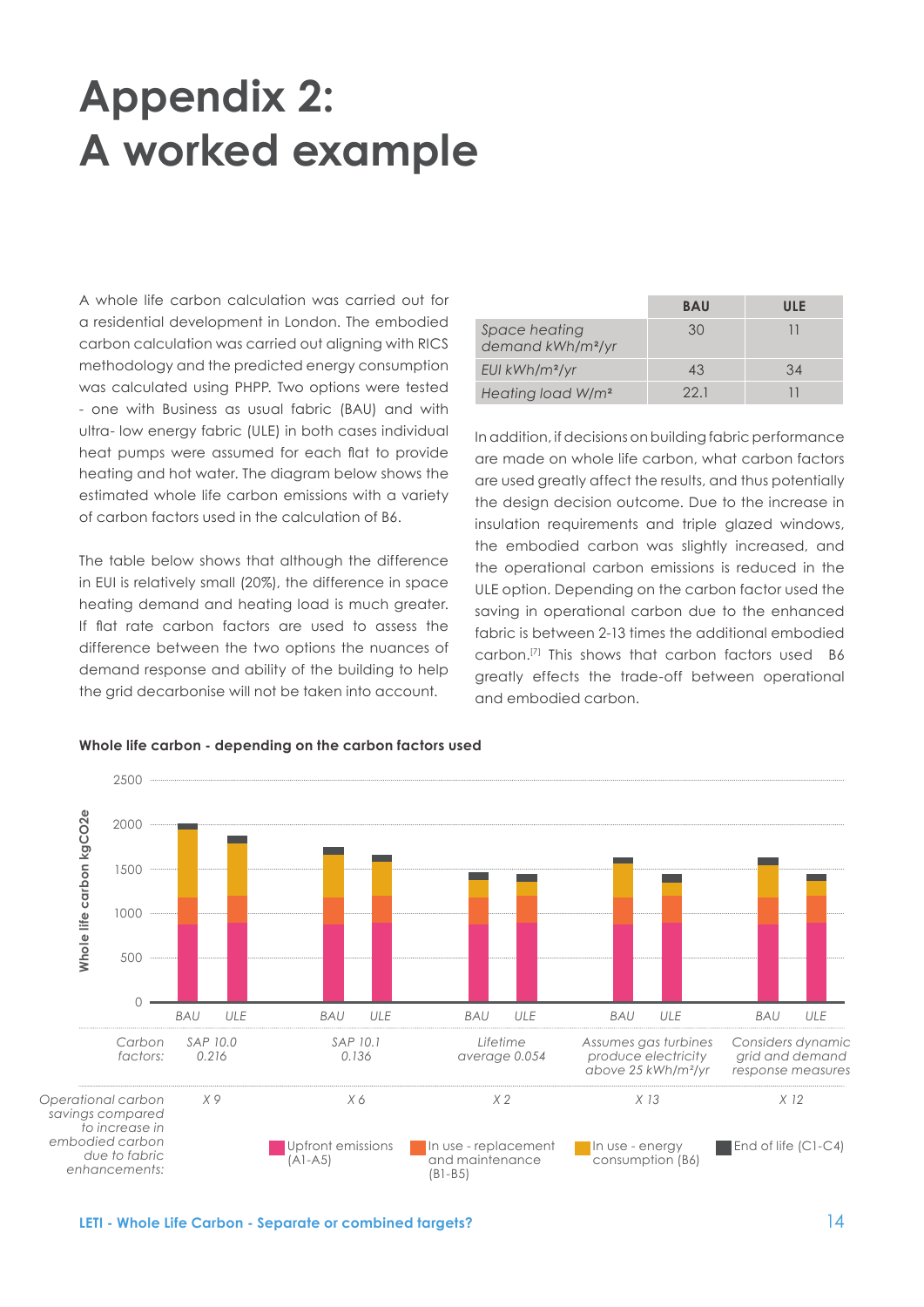# <span id="page-14-0"></span>**Details on consultation question relating to carbon factors**

As part of the consultation we are asking a question on which carbon factors you think should be used when reporting Whole Life Carbon.

This section provides a little more detail on the options provided

- 1. SAP 10.1: A flat rate carbon factor using SAP 10.1 carbon factors (0.136 kg CO2/kWh )
- 2. Lifetime average: A flat rate carbon factor using a lifetime carbon factor of around 0.054 kg CO2/ kWh[\[8\]](#page-16-0)
- 3. A stepped carbon factor: that uses the average lifetime carbon factor, for energy consumption within the zero carbon energy budget as set out in the operational zero carbon one pager. For any energy consumed above the EUI target a carbon factor equivalent to equivalent to electricity produced by a gas turbine in used ( 0.35 kg CO2/ kWh). This is based on the fact that the UK grid can only decarbonise if all building meet the zero carbon energy budget
- 4. I don't know/ I don't have an opinion



#### **Worked example of option 3**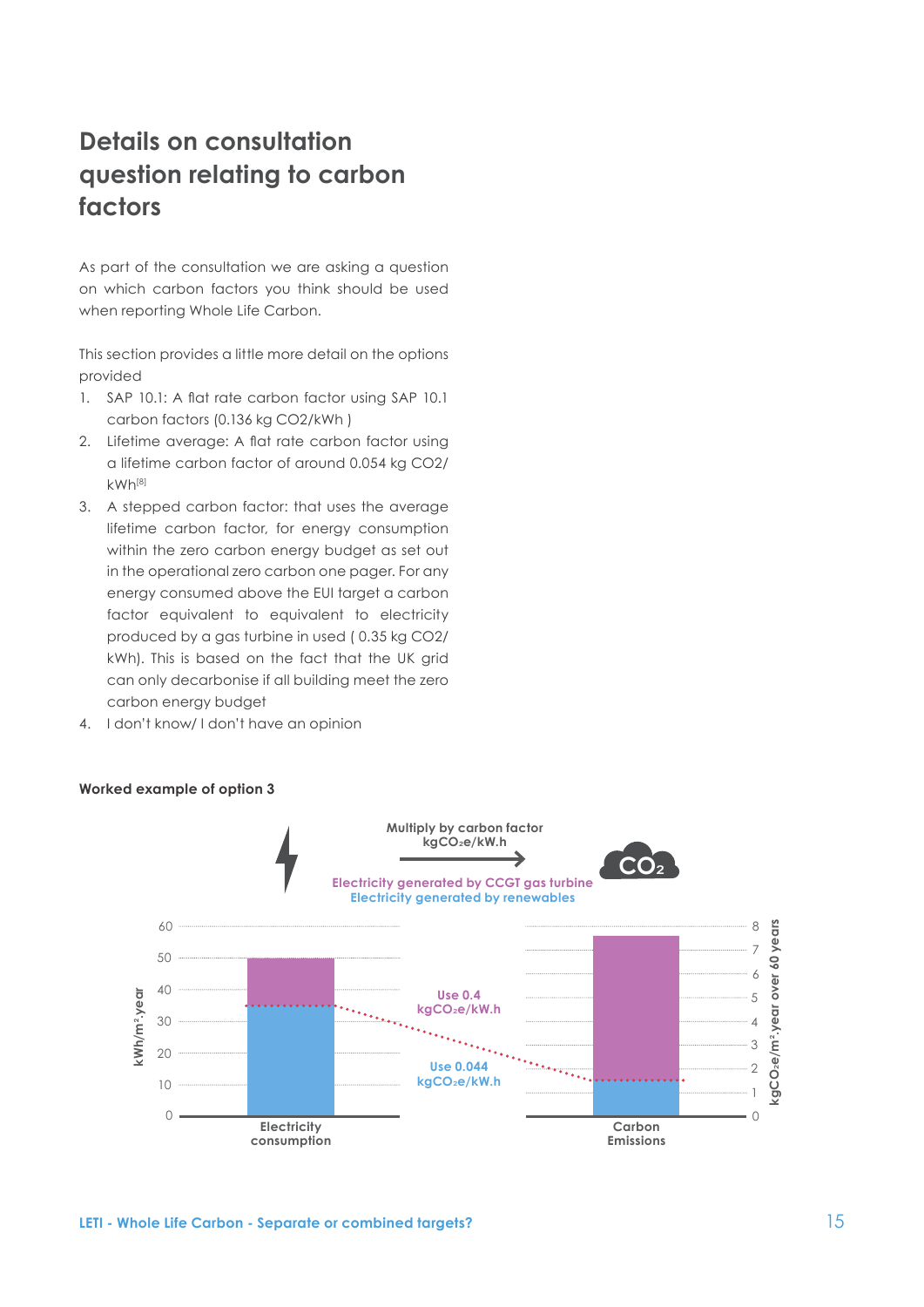# Appendix 3: **Demand Response** Annengiy solution the energy required for  $\mathbb{R}^n$





**Figure 4.2** The impact that a thermally efficient fabric has on reducing the peak heating load for an example day.<br>.







Internal Temp(ºC) -- Average Int Temp(°C) Heat Load (kW)

\_\_ Shifted Heat Load (kW)

Max. Heat Load (kW)



**Active demand response measures -** 

### $\blacksquare$  **LETI** - Whole Life Carbon - Separate or combined targets?  $\blacksquare$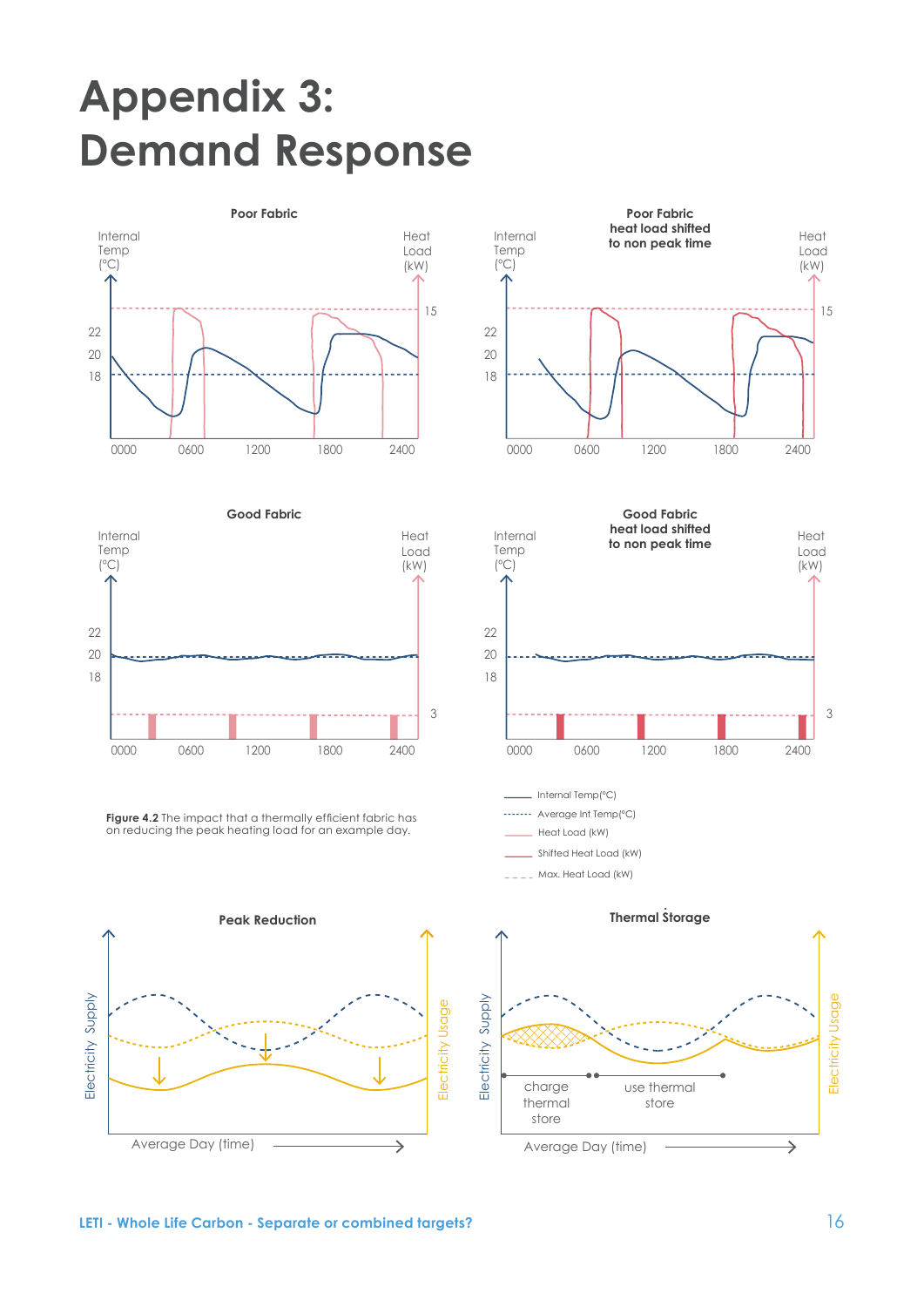### <span id="page-16-0"></span>Notes and references:

**[\[1](#page-2-0)]** With the exception of timber, where the A:C share is more towards 50:50 depending on the end-of-life scenario

**[\[2](#page-3-0)]** For a building that only uses electricity for heating, hot water and cooking. If a building uses gas, then the operational carbon is the sum of the operational carbon due to electricity and the operational carbon due to the gas consumption.

**[\[3](#page-3-0)]** [https://www.nationalgrideso.com/document/173821/](https://www.nationalgrideso.com/document/173821/download) [download](https://www.nationalgrideso.com/document/173821/download)

**[\[4](#page-3-0)]** Whilst the renewable energy capacity is potentially very large, the rate at which renewable energy production can be scaled up is limited by time, cost, management, land area and development permissions. The embodied carbon emissions of this infrastructure is relatively unknown, but likely to be high as it is typically constructed from metal, plastic and concrete.

**[5]** It's also important to bear in mind where products are manufactured. Supply chains tend to follow cheap labour, this is one of the main reasons lots of products are manufactured in China. Africa is said to be the manufacturing continent of the future, and currently has a high carbon electricity grid.

**[6]** Predicted energy modelling can be carried out using CIBSE TM54 or using software such as PHPP.

**[\[7](#page-13-0)]** This does not account properly the benefits of Demand response or energy flexibility measures, the increase of embodied carbon of energy infrastructure for options with higher energy consumption and it should be noted that carbon factors are not consistent across life cycle stages.

**[\[8](#page-14-0)]** Source: https://www.gov.uk/government/publications/ valuation-of-energy-use-and-greenhouse-gas-emissionsfor-appraisal